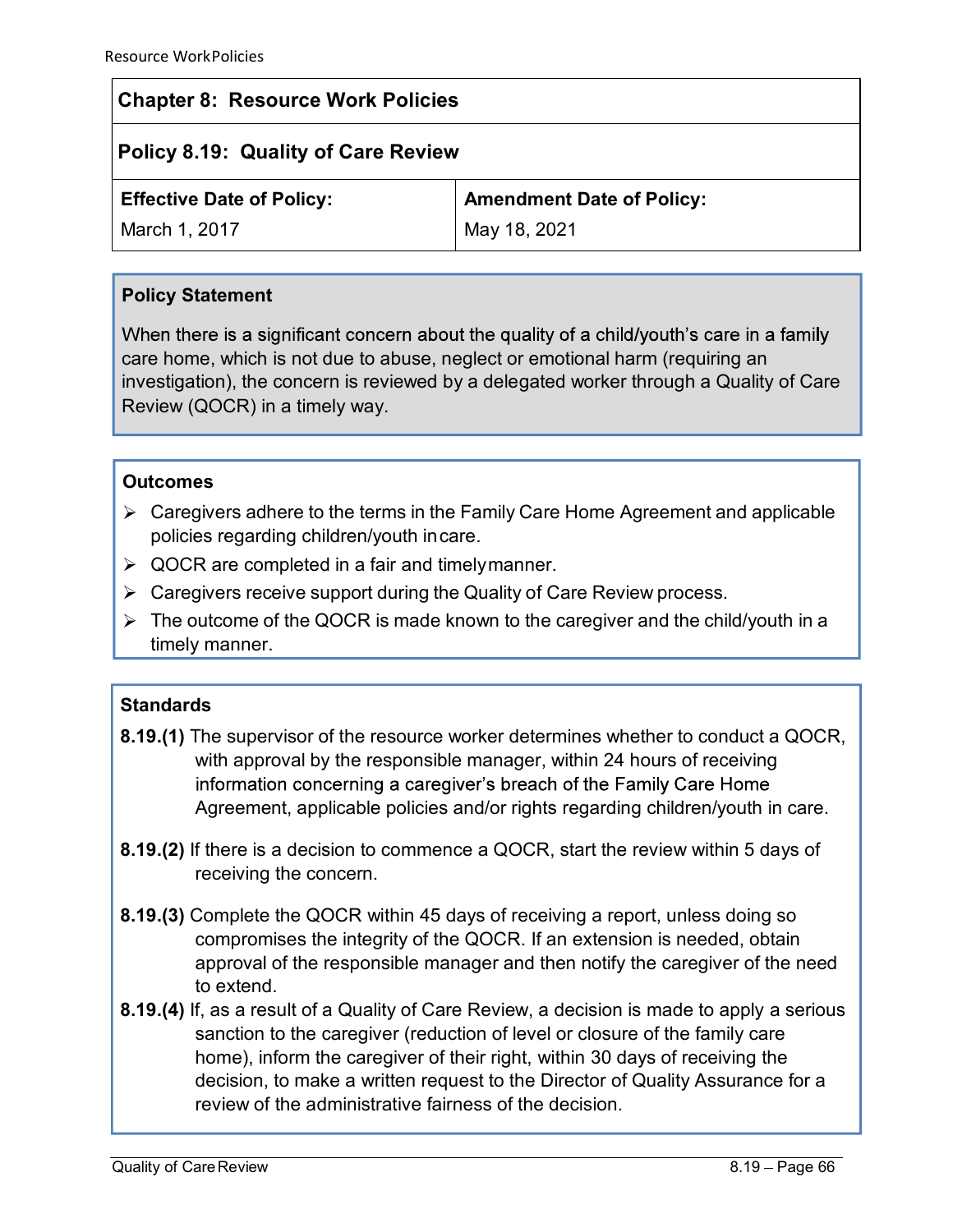#### **Procedures**

#### Assessment and Determining the Response

- $\triangleright$  If the concern about the caregiver is determined to be below the threshold of ree WorkPolicies<br> **Example 3**<br> **Example 3**<br>
If the concern about the caregiver is determined to be below the threshold of<br>
requiring a QOCR, the issues are addressed and resolved informally through<br>
the resource worker and the work Policies<br> **Sessment and Determining the Response**<br>
If the concern about the caregiver is determined to be below the threshold of<br>
requiring a QOCR, the issues are addressed and resolved informally through<br>
the res caregiver. rce WorkPolicies<br> **edures**<br> **If the concern about the caregiver is determined to be below the threshold of<br>
requiring a QOCR, the issues are addressed and resolved informally through<br>
the resource worker and a child/youth'** The work Policies<br>
Sessment and Determining the Response<br>
If the concern about the caregiver is determined to be below the threshold of<br>
requiring a QOCR, the issues are addressed and resolved informally through<br>
the resou
- the caregiver(s) is unable or unwilling to meet the terms of the Family Care Home Agreement or provide care for the child/youth according to the Standards for Foster Homes. the resource worker and a child/youth's worker discussing the matter with the caregiver(s) is unable or unwilling to meet the terms of the Family Care<br>Home Agreement or provide care for the child/youth according to the St
- by reviewing electronic databases to:
	- determine the number, if any, of past QOCRs and Family Care Home Investigations about the caregiver; and
	-
- 
- the concern within 24 hours of receiving the information to decide whether there is reasonable doubt about the quality of care the child is receiving.
- the caregiver(s) is unable or unwilling to meet the terms of the Family Care<br>Home Agreement or provide care for the child/youth according to the<br>Standards for Foster Homes.<br>When considering the need for a QOCR, conduct an with approval by the responsible manager, when there is reasonable doubt about the quality of care the child is receiving.
- 
- When considering the need for a QOCR, conduct an Initial Record Review<br>
by reviewing electronic databases to:<br>
 determine the number, if any, of past QOCRs and Family Care Home<br>
Investigations about the caregiver; and<br>
 reviewing electronic databases to:<br>
determine the number, if any, of past QOCRs and Family Care Home<br>
Investigations about the caregiver; and<br>
identify the previous issues or concerns, if applicable.<br>
Determined the concer review. cument the concern on <u>MIS</u>.<br>
eresource worker and the supervisor of the resource worker jointly assess<br>
concern within 24 hours of receiving the information to decide whether<br>
ere is reasonable doubt about the quality of
	- The child's worker will ensure that all appropriate protocols are followed with the
- $\triangleright$  If the concern is about a serious issue of abuse, neglect or emotional harm, the The resource worker and the supervisor of the resource worker jointly assess<br>the concern within 24 hours of receiving the information to decide whether<br>there is reasonable doubt about the quality of care the child is recei addressed through a Family Care Home Investigation, based on the following criteria:
	- Caregiver not protecting the child/youth from physical harm, the likelihood of physical harm, sexual abuse or sexual exploitation from another person;
	- Emotional harm by caregiver;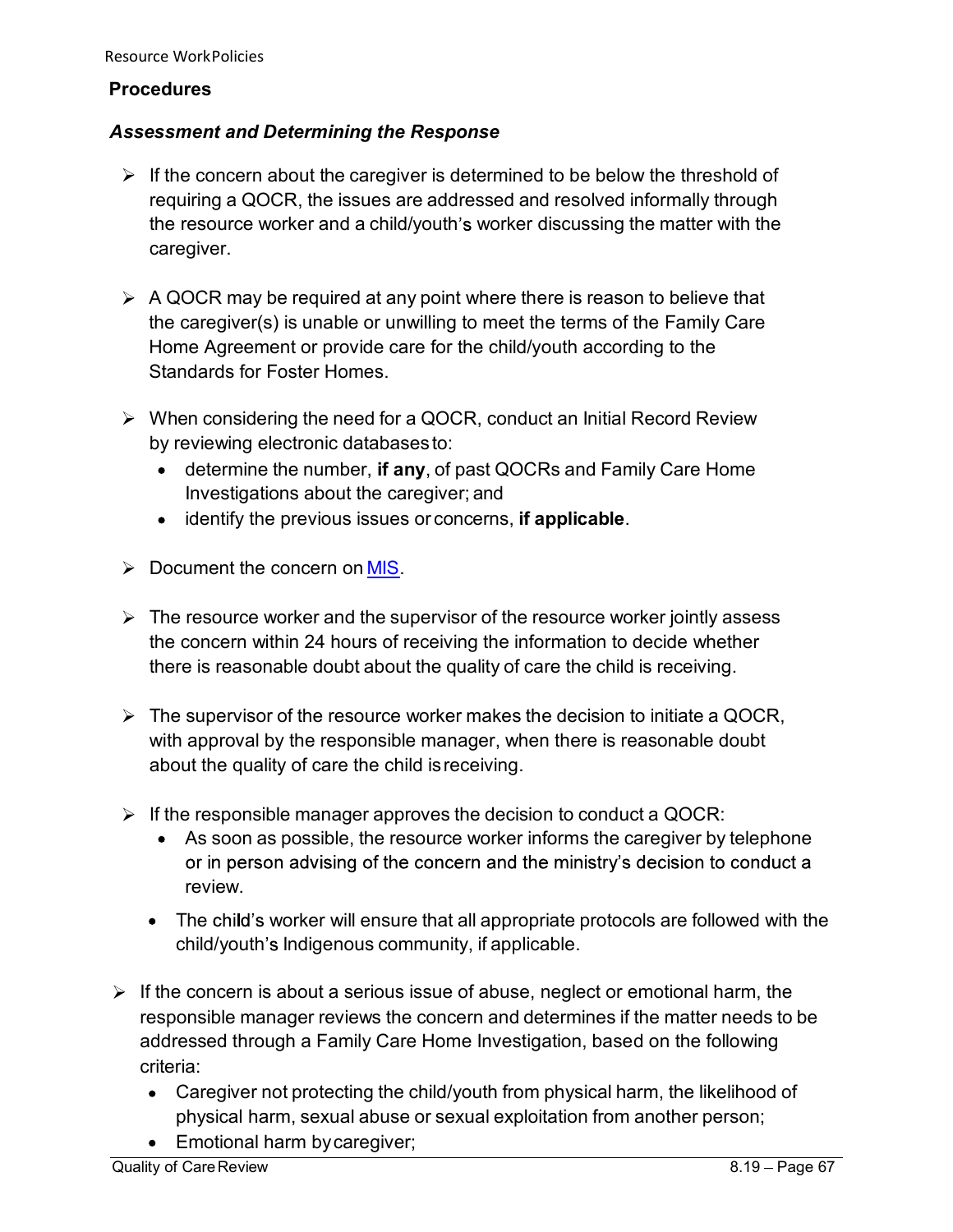Resource WorkPolicies

- **Emotional harm from domestic violence;**
- Neglect with physical harm or likelihood of physical harm;
- Physical harm or likelihood of physical harm by the caregiver; or
- Sexual abuse/exploitation by the caregiver.

#### Information and support for the caregiver in a family care home

- **As soon as possible and with a decision to conduct a QOCR**<br>
As decision of the decision of the categorer, or<br>
As soon as possible and within 5 days following a decision to conduct a QOCR, the<br>
MCFD/DAA resource worker not MCFD/DAA resource worker notifies the caregiver of: WorkPolicies<br>
Emotional harm from domestic violence;<br>
Neglect with physical harm or likelihood of physical harm;<br>
Physical harm or likelihood of physical harm by the caregiver; or<br>
Sexual abuse/exploitation by the caregive
	- the information included in the report, except any information that would likely
	- $\bullet$  the decision to conduct a QOCR:
	- information about the QOCR process;
	- actions to be taken to support the children living in the family care home and the reasons for those actions (e.g. children removed from the home); and Emotional harm from domestic violence;<br>
	Emotional harm or likelihood of physical harm;<br>
	Neglect with physical harm or likelihood of physical harm by the caregiver; or<br>
	Sexual abuse/exploitation by the caregiver.<br> **tion and**
	-
- $\triangleright$  The resource worker also:
	- $\bullet$  Informs the caregiver of everyone's role and how decisions are made;
	- Advises the caregiver of the contact information for a support person or available support services, such as the BCFFPA, IPS or other local services;
	- Informs the support person for the caregiver that they must sign an oath of confidentiality prepared by the director prior to the support person's involvement in the QOCR process; and
	- Provides the caregiver with a copy of this policy and explains the information in the report and the QOCR process to them.

## Information and support for the child/youth in care

- $\triangleright$  The child/youth's worker will inform the child/youth (with capacity) about the quality of care review process, the ministry's internal complaint process, and supports such as the Representative for Children and Youth (RCY) and Ombudsperson. • Informs the caregiver of everyone's role and how decisions are made;<br>
Advises the caregiver of the contact information for a support person or<br>
available support services, such as the BCFFPA, IPS or other local servic available support services, such as the BCFFPA, IPS or other<br>
• Informs the support person for the caregiver that they must si<br>
confidentiality prepared by the director prior to the support per<br>
in the QOCR process; and<br>
•
- child/youth having a support person from their Indigenous community involved in
- $\triangleright$  According to the child/youth's abilities, the child/youth will be consulted regarding any changes to their placement or Care Plan.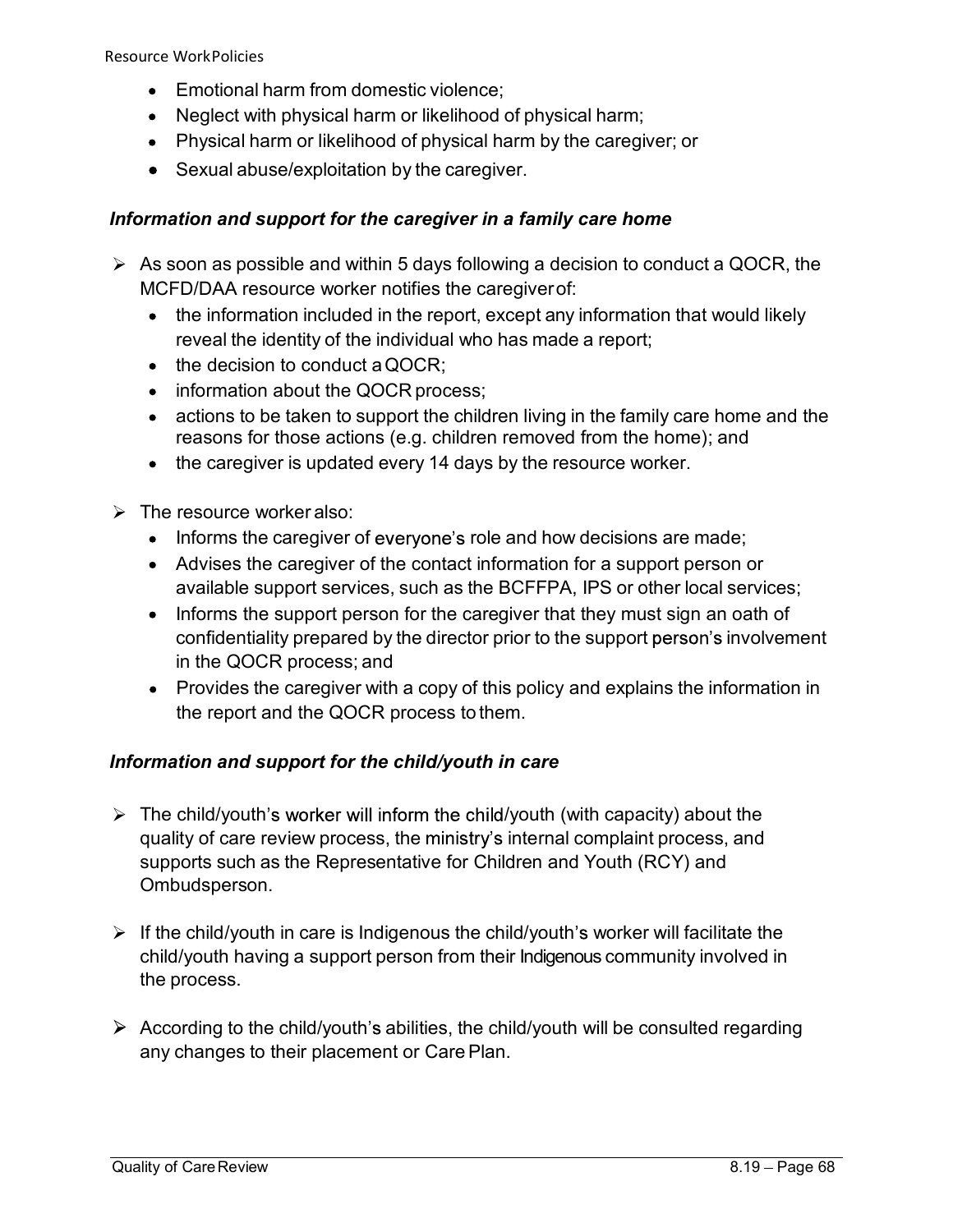## Conducting a Quality of Care Review

- $\triangleright$  The resource worker and the child's worker gather relevant information about the concern by completing the following steps:
	- Both review their respective files of the child/youth and the caregivers, including the child/youth's Care Plan to determine how previous issues or concerns have been addressed;
- The child/youth's worker meets with the child/youth to hear child/youth's views of the concern and ensure the child/youth's views are taken into consideration WorkPolicies<br> *WorkPolicies*<br>
resource worker and the child's worker gather relevant information about the<br>
term by completing the following steps:<br>
Both review their respective files of the child/youth and the caregivers, Example of Care Review<br>
The resource worker and the child's worker gather relevant information about the<br>
necessary end the completing the following steps:<br>
Both review their respective files of the child/youth and the car
	-
- WorkPolicies<br>
sting a Quality of Care Review<br>
resource worker and the child's worker gather relevant information about the<br>
Both review their respective files of the child/youth and the caregivers,<br>
Both review their respe WorkPolicies<br> *Thalk of Care Review*<br>
resource worker and the child's worker gather relevant information about the<br>
EBO for review their respective files of the child/youth and the caregivers,<br>
including the child/youth's relevant information about the concern (with the involvement of the social WorkPolicies<br> *workPolicies*<br>
resource worker and the child's worker gather relevant information about the<br>
cem by completing the following steps:<br>
Both review their respective files of the child/youth and the caregivers,<br> Free child/youth's worker meets with the child/youth's views are taken into consideration<br>throughout the process;<br>The resource worker meets with the caregivers to obtain their views and<br>suggestions on how to address the co mrougnout the process;<br>
The resource worker meets with the caregivers to obtain their views and<br>
suggestions on how to address the concern; and<br>
Talk to the other children/youth in care in the family care home who may have • Talk to the other children/youth in care in the family care home who may have<br>
relevant information about the concern (with the involvement of the social<br>
workers who have responsibility for other child/youth in care liv

## Completing the QOCR

- $\triangleright$  The resource worker records the QOCR in MIS and recommends an action plan to the involved supervisors.
- $\triangleright$  The child/youth's worker, resource worker and supervisor of the resource worker jointly discuss the review of the reported concern and the action plan taking the following into consideration: workers who have responsibility for other child/youth in care li<br> **mpleting the QOCR**<br>
The resource worker records the QOCR in MIS and recommends<br>
the involved supervisors.<br>
The child/youth's worker, resource worker and s
	- of the caregiver(s) is appropriate.
	-
	- Whether additional supports, services, training or other resources are needed.
- action plan that includes the responsibilities of those involved and a time table for

## Reporting the QOCR Results

- $\triangleright$  The resource worker coordinates a meeting with the caregiver, and, if appropriate, the child/youth's worker to discuss the QOCR outcomes and action plan, unresolved issues and additional supports needed, and the process if caregivers are not satisfied with the outcome of the review.
- $\triangleright$  The child/youth's worker meets with the child/youth within 7 days of the meeting with the caregiver to discuss any issues, decisions, or changes arising from the QOCR, including any concerns of the child/youth.